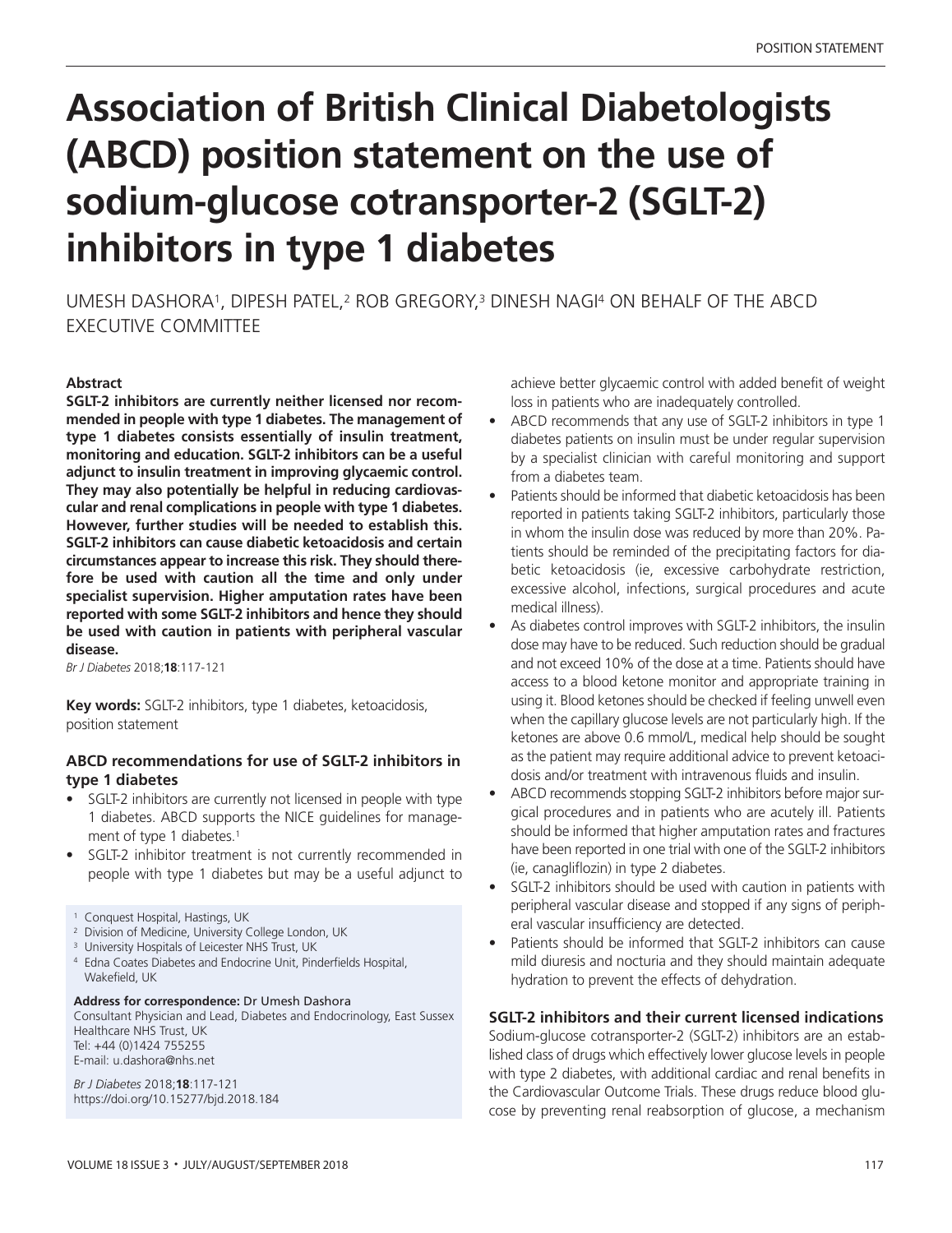which is insulin independent but glucose dependent. <sup>2</sup> Additional positive effects on lowering blood pressure by natriuresis and weight loss might partly mediate the cardiovascular benefit recently observed in clinical trials in patients with type 2 diabetes, although other mechanisms are possible. 3-6 Dapagliflozin was the first SGLT-2 inhibitor to be approved for use in Europe in 2011 and in the UK in 2012. There are currently three SGLT-2 inhibitors licensed in the UK: dapagliflozin, canagliflozin and empagliflozin. Sotagliflozin is a dual SGLT inhibitor and will not be discussed in this article.

Currently, SGLT-2 inhibitors are licensed in people with type 2 diabetes but are neither licensed nor recommended in type 1 diabetes. Nevertheless, there is increasing off-label use of these agents in type 1 diabetes. This has prompted development of the following ABCD position statement on the use of SGLT-2 inhibitors in type 1 diabetes.

## **Potential role in type 1 diabetes**

Optimal management of type 1 diabetes remains a challenge in the UK. Recent data show that the percentage of people achieving the National Institute for Health and Care Excellence (NICE) recommended targets i.e.  $HDA_{1c}$  <58 mmol/mol (7.5%), BP <140/80 mm of Hg, cholesterol <5mmol/l is 30.2%, 75.8% & 69.3% respectively. All three targets were achieved only in 18.9% of the patients.<sup>1,7,8</sup>

There are considerable data showing a higher cardiovascular<sup>9,10</sup> and renal risk<sup>11</sup> in people with type 1 diabetes. There is therefore scope for improving risk factor control by tighter glycaemic control with appropriate insulin therapy aided by potential adjunct therapy for people with type 1 diabetes. Extrapolating from the recent data in type 2 diabetes, SGLT-2 inhibitors may potentially be helpful in reducing cardiovascular and renal complications in people with type 1 diabetes. However, outcome studies will be needed to establish this.

The ABCD position statement outlines the standards of care in people with type 1 diabetes. <sup>12</sup> Intensified insulin therapy is often used to control hyperglycaemia in type 1 diabetes on the basis of studies which showed a link between hyperglycaemia and micro and macrovascular complications of diabetes. <sup>13</sup> This intensification, however, may increase the risk of hypoglycaemia, weight gain and associated adverse cardiovascular profile. 14

Metformin is inexpensive and useful in some overweight people with type 1 diabetes but it does not improve  $HbA_{1c}$  in the long term. 15,16 Glucagon-like peptide-1 (GLP-1) analogues and receptor agonists may be helpful in subgroups of people with type 1 diabetes but the data are limited. <sup>17</sup> Dipeptidyl peptidase-4 (DPP4) inhibitors have not shown any consistent effect on glycaemic control or glucose variability in patients with type 1 diabetes. <sup>18</sup> In contrast, SGLT-2 inhibitors are oral glucose-lowering drugs with potential in this group of patients. 19

#### **Evidence for SGLT-2 inhibitors in type 1 diabetes**

There is considerable emerging evidence for the use of SGLT-2 inhibitors in type 1 diabetes, which is summarised in brief in Table 1. 20–26 A meta-analysis of three randomised controlled trials (RCTs) in patients with type 1 diabetes treated with SGLT-2 inhibitors versus placebo added to insulin showed significant reductions in fasting glucose (by 2.47 mmol/L) and insulin dose

(−0.75 IU) without any increase in hypoglycaemia, infections or diabetic ketoacidosis (DKA) in the SGLT-2 inhibitor group. <sup>27</sup> Another subgroup meta-analysis of RCTs in a similar group showed significant reductions in HbA<sub>1c</sub> (−1.30%), weight (−1.3 kg) and insulin dose (−7.27 IU) without any increase in infections. DKA analysis was not performed.28 In a further RCT from a single centre, 30 patients with type 1 diabetes on liraglutide and insulin were put on additional dapagliflozin or placebo. <sup>29</sup> In the dapagliflozin group  $HbA_{1c}$  fell by 0.66% from 7.8% (p<0.01), with no change in the placebo group after 12 weeks.

The European Medicines Agency has accepted the application of a marketing authorisation variation for dapagliflozin for use as an oral adjunct treatment to insulin in people with type 1 diabetes.<sup>30</sup>

# **Cautions in prescribing SGLT-2 inhibitors in type 1 diabetes**

#### Risk of diabetic ketoacidosis (DKA)

People with type 1 diabetes are characterised by their propensity to DKA in the absence of insulin. Insulin helps reduce glucose but also prevents lipolysis. SGLT-2 inhibitors reduce glucose but have been associated with reports of ketoacidosis in people with type 1 diabetes and some people with type 2 diabetes through mechanisms which are not yet fully understood. The current evidence is presented below.

A study based on the US Food and Drug Administration Adverse Event Reporting System (FAERS) showed that the proportional reporting ratio of DKA in patients on SGLT-2 inhibitors was 7.9, was higher for type 1 diabetes and in women, with a wide range of age and body weight. Duration of treatment varied and death was reported in 37 individuals (1.54%). 31

Peters *et al* reported a series of case reports of DKA in patients taking SGLT-2 inhibitors. Thirteen cases of DKA were observed in nine patients (seven with type 1 diabetes and two with type 2 diabetes). Four patients had recurrent episodes. 32

A post hoc re-evaluation of 17,000 patients who participated in the canagliflozin development programme has been reported. Twelve cases of DKA were reported, four (0.07%) in the canagliflozin 100 mg group, six (0.11%) in the canagliflozin 300 mg group and two (0.03%) in the placebo comparator group. Six of the participants (50%) were reported to have either type 1 diabetes or latent autoimmune diabetes of adults (LADA). 33

Another study by Perkins *et al* is an eight-week open-label proof of concept trial using SGLT-2 inhibitors in type 1 diabetes. Two of the 40 patients with type I diabetes (5%) had symptomatic ketosis or DKA. <sup>34</sup> There have been a few other case reports of DKA in patients with type 1 diabetes who took SGLT-2 inhibitors. 35–37

# *Putative mechanism of ketogenesis*

The reason for the small but not insignificant rise in DKA in people taking SGLT-2 inhibitors is poorly understood. Several mechanisms have been suggested including excessive dose reduction of insulin, a tendency towards ketosis, a shift in substrate metabolism with increased reliance on free fatty acids and ketone bodies rather than glucose and pyruvate.<sup>38</sup> Finally there is a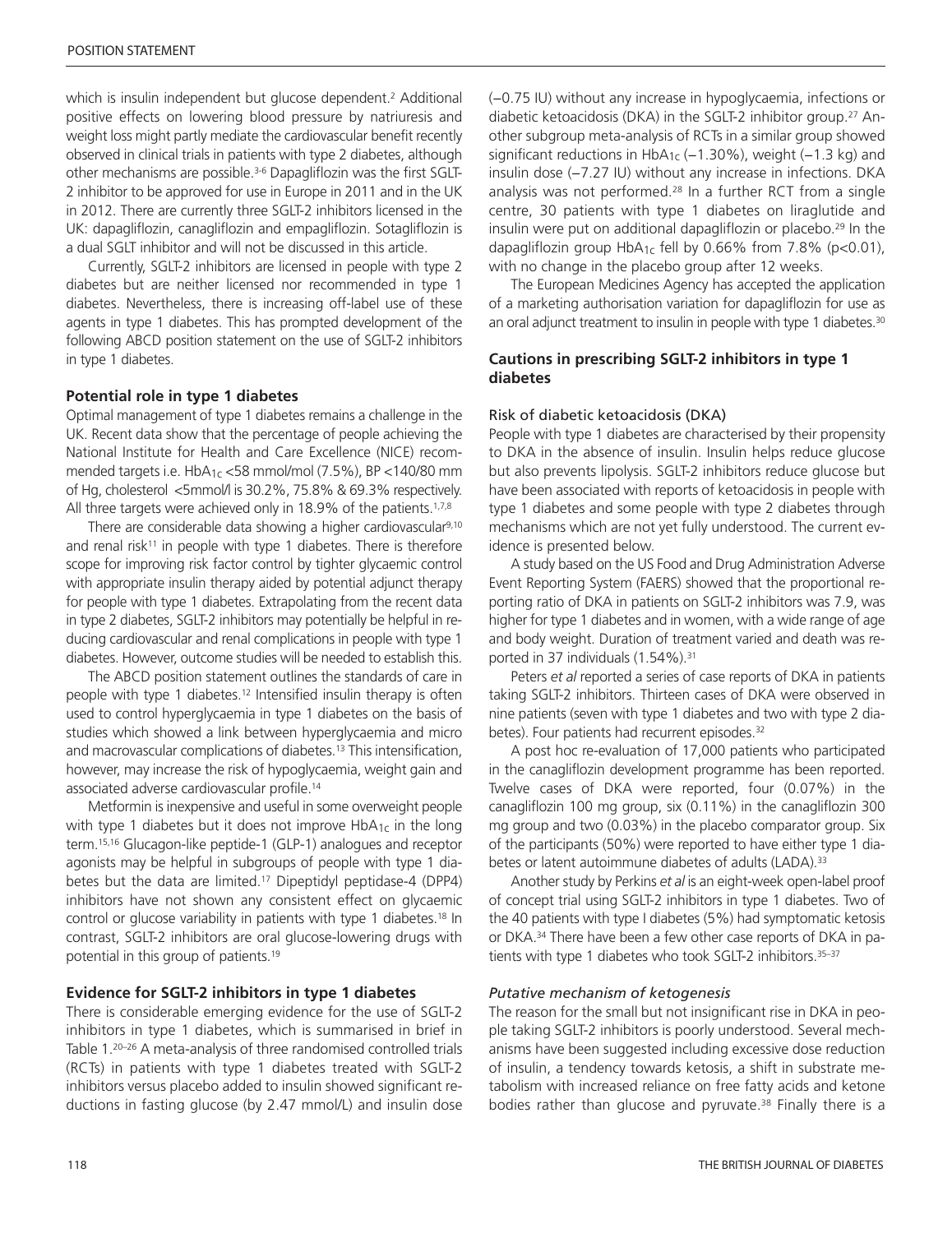| <b>Table 1</b> Summary of evidence for SGLI-2 inhibitors in type 1 diabetes |                                                               |                                                            |                                                             |                                                                                                                                                                                     |                                                                                                                                                                                                                               |
|-----------------------------------------------------------------------------|---------------------------------------------------------------|------------------------------------------------------------|-------------------------------------------------------------|-------------------------------------------------------------------------------------------------------------------------------------------------------------------------------------|-------------------------------------------------------------------------------------------------------------------------------------------------------------------------------------------------------------------------------|
| <b>Author</b><br>(year)                                                     | <b>Patient features:</b><br>age (years), BMI<br>$(kq/m2)$ , n | Type of study<br>and duration                              | <b>SGLT-2 inhibitor</b><br>used vs. placebo<br>plus insulin | <b>Results</b>                                                                                                                                                                      | DKA (where reported)                                                                                                                                                                                                          |
| Henry<br>$(2015)^{20}$                                                      | Age 18-65,<br>BMI 24.8 (n=70)                                 | RCT (2 weeks)                                              | Dapagliflozin 10 mg                                         | $\uparrow$ urine glucose (109.10 g/24 h).<br>No increase in hypoglycaemia                                                                                                           | None                                                                                                                                                                                                                          |
| Pieber<br>$(2015)^{21}$                                                     | Age 18-65,<br>BMI 25.7 (n=75)                                 | RCT (4 weeks)                                              | Empagliflozin 25 mg                                         | ↓ insulin dose (-0.98 IU). No increase<br>in hypoglycaemia. t ketones in 2<br>patients (not an adverse event)                                                                       | None                                                                                                                                                                                                                          |
| Dandona<br>(2017) <sup>22</sup>                                             | Age 18-75,<br>BMI 28.3 (n=833)                                | RCT (24 weeks)                                             | Dapagliflozin 5 and<br>10 <sub>mg</sub>                     | $\downarrow$ HbA <sub>1c</sub> (-0.42% and -0.45%).<br>↓ insulin dose (-8.8% and 13.2%).<br>+ body weight (-2.96% and 3.72%).<br>No increase in hypoglycaemia (79%,<br>79% and 80%) | Similar in all groups<br>5 mg: 4 of 277<br>10 mg: 5 of 296<br>Placebo: 3 of 260<br>In patients who had DKA,<br>insulin dose reduction vs.<br>placebo in the above groups<br>was -8.9%, -25.3% and<br>-7.8% at the time of DKA |
| Famulla<br>$(2017)^{23}$                                                    | Age 18-65, BMI<br>$18.5 - 35$ (n=75)                          | RCT (4 weeks)                                              | Empagliflozin 2.5,<br>10 and 25 mg                          | # mean glucose under the median<br>continuous glucose monitoring curve<br>$(-12.2, -30.3$ and $-33.0$ mg/dL.h).<br>+ glucose variability                                            | None                                                                                                                                                                                                                          |
| Rodbard<br>(2017) <sup>24</sup>                                             | Age 25-65, BMI<br>$21 - 35$ (n=351)                           | RCT (18 weeks)                                             | Canagliflozin 100<br>and 300 mg                             | $\sqrt{2}$ mean glucose (-1.2, -0.7) with<br>more time spent within target glucose<br>range than outside                                                                            |                                                                                                                                                                                                                               |
| Henry<br>$(2015)^{25}$                                                      | Age 25-65, BMI<br>$21 - 35$ (n=351)                           | RCT (18 weeks)                                             | Canagliflozin 100<br>and 300 mg                             | <b>t</b> proportion of patients achieving<br>HbA <sub>1c</sub> reduction of $>0.4\%$ without<br>any increase in body weight (36.9%<br>and 41.4% vs. 4.5%)                           | <b>t</b> DKA (4.3% and<br>6% vs. 0)                                                                                                                                                                                           |
| Biester<br>$(2017)^{26}$                                                    | Age 12-21, BMI<br>$18 - 35$ (n=33)                            | Randomised<br>crossover single<br>dose study<br>(24 hours) | Dapagliflozin 10 mg                                         | $\downarrow$ insulin dose (13.6%) and $\uparrow$ glucose<br>excretion (610%) irrespective of<br>baseline $HbA_{1c}$                                                                 | None; 5 treated with<br>dapagliflozin vs. 1 placebo<br>treated patient had increase<br>in betahydroxybutyrate levels                                                                                                          |
|                                                                             |                                                               |                                                            |                                                             |                                                                                                                                                                                     |                                                                                                                                                                                                                               |

possibility that ketogenesis could occur due to the direct action of SGLT-2 inhibitors on human pancreatic alpha cells increasing glucagon secretion. 39,40 As the glucose concentrations in some of these patients can be close to target levels, the diagnosis of DKA can be delayed or missed.

**Table 1** Summary of evidence for SGLT-2 inhibitors in type 1 diabetes

## *Effect of insulin dose reduction on ketosis*

Insulin deficiency seems to be related to ketoacidosis in patients with type 1 diabetes taking SGLT-2 inhibitors. A post hoc exploratory analysis of these patients has shown that ketone formation is greater when the insulin dose reduction is >20% compared with an insulin dose reduction of <20%. <sup>41</sup> Similarly, insulin pump failure and missed insulin doses were the most frequent risk factors in the cases of DKA seen in the most recent study.<sup>22</sup> In another small study in patients with type 1 diabetes using liraglutide and SGLT-2 inhibitors, two patients developed DKA. Both patients had a reduction in insulin doses of >20% and both events occurred within 48 hours of dose titration of dapagliflozin from 5 mg to 10 mg daily. <sup>30</sup> In addition, one patient had consumed a large amount of alcohol which is likely to be a factor in the development of euglycaemic ketoacidosis.

#### Risk of amputations and stroke

The risk of amputations and stroke remains unclear with the available current evidence. Canagliflozin in people with type 2 diabetes was associated with a higher rate of amputations mainly at the level of the toe and metatarsals. <sup>5</sup> There was a higher rate of fractures in the CANVAS study but not in the CANVAS-R study. <sup>5</sup> A recent metaanalysis has confirmed an excess risk of amputations with canagliflozin but not with other SGLT-2 inhibitors. <sup>42</sup> Numerically, empagliflozin increased but canagliflozin reduced strokes in patients with type 2 diabetes, although both numbers were not significant and a subsequent meta-analysis is reassuring. 3,5,43

#### Risk of dehydration

As the mechanism of action of SGLT-2 inhibitors leads to glycosuria, they act as mild diuretics. Precautions should therefore be taken in individuals who are at risk of dehydration and acute kidney injury because of old age or co-morbidities.

#### **Conclusions**

SGLT-2 inhibitors are currently not licensed or recommended in people with type 1 diabetes. However, they may be an effective adjunct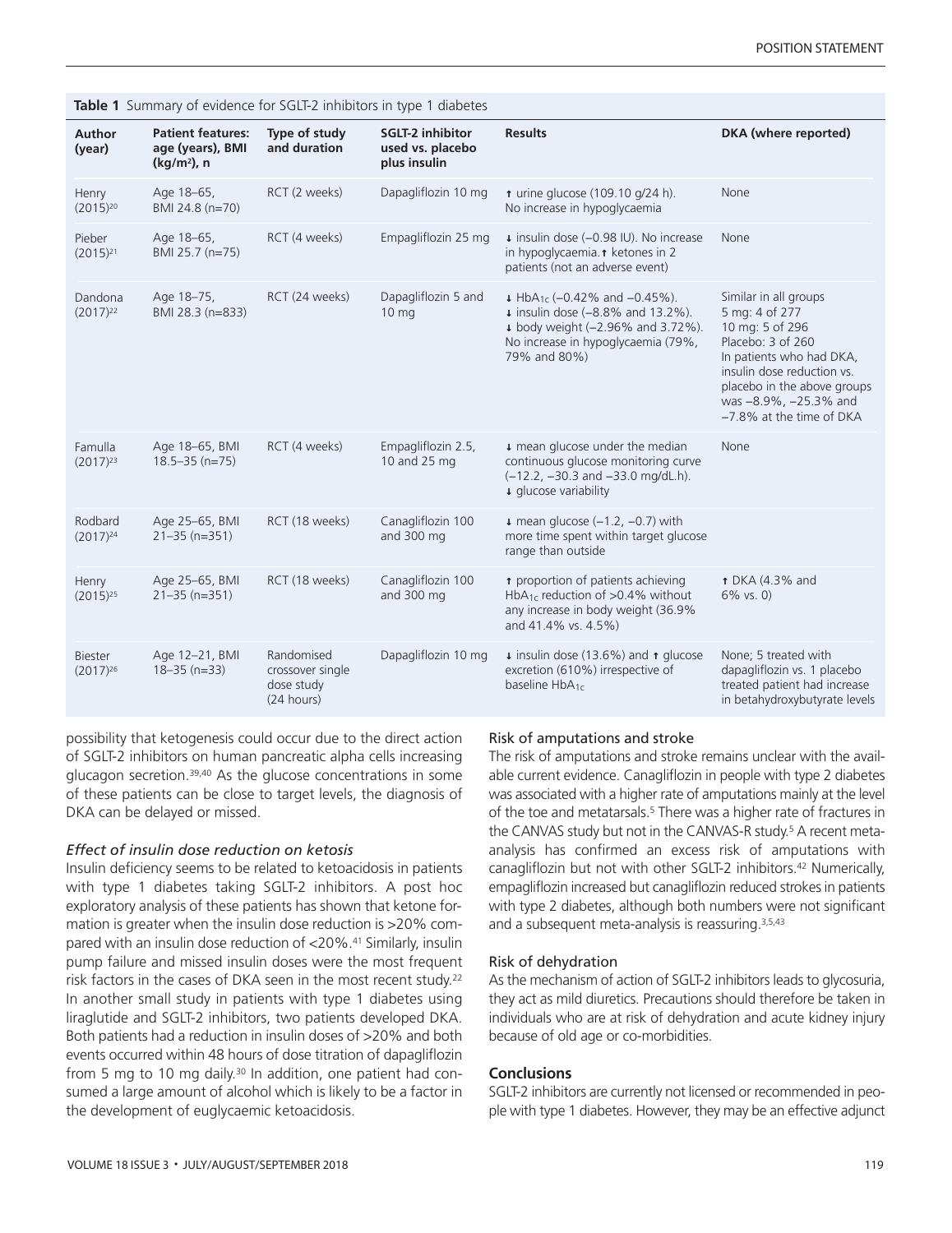

- SGLT-2 inhibitors are currently neither licensed nor recommended in people with type 1 diabetes.
- While the management of type 1 diabetes requires insulin treatment, monitoring and education, SGLT-2 inhibitors may be a potential adjunct in improving glycaemic control with the additional benefit of weight loss.
- SGLT-2 inhibitors may be associated with diabetic ketoacidosis and certain circumstances appear to increase this risk. SGLT-2 inhibitors should therefore be used with caution and with regular monitoring.
- Higher amputation rates and fractures have been reported in one SGLT-2 inhibitor outcome trial and hence these drugs should be used with caution in patients with peripheral vascular disease, foot ulcers or previous amputations and stopped if there are any signs of vascular insufficiency in the lower limbs.

in improving glycaemic control in people with type 1 diabetes who are on insulin treatment.

SGLT-2 inhibitors are well tolerated with very few side effects including urinary and genital infections, dehydration and DKA. In general, the rate and prevalence of DKA in people with type 1 diabetes taking SGLT-2 inhibitors is too low to quantify exactly but may not be insignificant. In patients with type 1 diabetes taking SGLT-2 inhibitors, it would make pragmatic sense to anticipate and monitor for possible DKA in situations known to precipitate metabolic decompensation (injury, infections, myocardial infarction, stroke, insulin deficiency, other stressful events and catabolic states). There should be prompts to identify patients attending emergency departments or medical admissions units who are prescribed SGLT-2 inhibitors to warn of the possibility of euglycaemic DKA where the patient may be in DKA despite normal glucose levels. SGLT-2 inhibitors should be stopped in patients who are acutely ill or are admitted for elective surgery. SGLT-2 inhibitors should also be discontinued in patients who have developed DKA and should not be re-challenged unless a clear alternative cause of DKA is identified. Insulin doses should not be reduced >20% if SGLT-2 inhibitors are added to insulin regimens.

ABCD recommends that regular monitoring of blood glucose and ketones should be undertaken in patients taking these drugs to avoid hypoglycaemia as well as ketosis. The ABCD position statement may need revision after further results of the Dapagliflozin Evaluation in Patients with Inadequately Controlled Type 1 Diabetes trials (DEPICT 1 and 2) become available. DEPICT 1 was a double-blind, randomised, parallel-controlled, three-arm, phase 3 multicentre study carried out at 143 sites in 17 countries and reported results at 24 weeks. DEPICT 2 will provide safety and efficacy data at 52 weeks. 44

## **Conflict of interest** None. **Funding** None.

#### **References**

- 1. National Institute for Health and Care Excellence (NICE). Type 1 diabetes in adults: diagnosis and management. NICE guideline [NG17]. London, 2016. https://www.nice.org.uk/guidance/ng17 (accessed 17 May 2018)
- 2. Vallon V. The mechanisms and therapeutic potential of SGLT2 inhibitors in diabetes mellitus. *Annu Rev Med* 2015;**66**:255–70. https://doi.org/10.1146/annurev-med-051013-110046.
- 3. Zinman B, Wanner C, Lachin JM, *et al*. Empagliflozin, cardiovascular outcomes, and mortality in type 2 diabetes. *N Engl J Med* 2015;**373**:2117– 28. https://doi.org/10.1056/NEJMoa1504720
- 4. Vallon V, Thomson SC. Diabetes mellitus: Cardiovascular and renal benefits of SGLT2 inhibition: insights from CANVAS. *Nat Rev Nephrol* 2017;**13**:517– 8. https://doi.org/10.1038/nrneph.2017.113
- 5. Neal B, Perkovic V, Mahaffey KW, *et al*. Canagliflozin and cardiovascular and renal events in type 2 diabetes. *N Engl J Med* 2017;**377**:644–57. https://doi.org/10.1056/NEJMoa1611925
- 6. Wanner C, Inzucchi SE, Lachin JM, *et al*. Empagliflozin and progression of kidney disease in type 2 diabetes. *N Engl J Med* 2016;**375**:323–34. https://doi.org/10.1056/NEJMoa1515920
- 7. National Institute for Health and Care Excellence (NICE). Cardiovascular disease: risk assessment and reduction, including lipid modification. Clinical guideline [CG181]. London, 2016. https://www.nice.org.uk/guidance/ cg181 (accessed 17 May 2018).
- 8. NHS digital. National Diabetes Audit 2016-17. https://files.digital.nhs.uk/ pdf/s/k/national\_diabetes\_audit\_2016-17\_report\_1\_\_care\_processes\_and\_ treatment\_targets.pdf (accessed 17 July 2018).
- 9. Armstrong AC, Ambale-Venkatesh B, Turkbey E, *et al*. Association of cardiovascular risk factors and myocardial fibrosis with early cardiac dysfunction in type 1 diabetes: the Diabetes Control and Complications Trial/Epidemiology of Diabetes Interventions and Complications Study. *Diabetes Care* 2017;**40**:405–11. https://doi.org/10.2337/dc16-1889
- 10. Matuleviciene-Anängen V, Rosengren A, Svensson AM, *et al.* Glycaemic control and excess risk of major coronary events in persons with type 1 diabetes. *Heart* 2017;**103**:1687–95. https://doi.org/10.1136/heartjnl-2016-311050
- 11. Gagnum V, Stene LC, Leivestad T, Joner G, Skrivarhaug T. Long-term mortality and end-stage renal disease in a type 1 diabetes population diagnosed at age 15–29 years in Norway. *Diabetes Care* 2017;**40**:38–45. https://doi.org/10.2337/dc16-1213.
- 12. Sharp P, Kilvert A, Dashora U, *et al*, for the Association of British Clinical Diabetologists (ABCD). Standards of care for management of adults with type 1 diabetes. https://abcd.care/sites/abcd.care/files/site\_uploads/ Type\_1\_standards\_of\_care.pdf (accessed 17 May 2018).
- 13. Nathan DM, for the DCCT/EDIC Research Group. The Diabetes Control and Complications Trial/Epidemiology of Diabetes Interventions and Complications Study at 30 years: overview. *Diabetes Care* 2014;**37**:9–16. https://doi.org/10.2337/dc13-2112
- 14. Purnell JQ, Hokanson JE, Marcovina SM, Steffes MW, Cleary PA, Brunzell JD. Effect of excessive weight gain with intensive therapy of type 1 diabetes on lipid levels and blood pressure: results from the DCCT. *JAMA* 1998;**280**:140–6. https://doi.org/10.1001/jama.280.2.140
- 15. Vella S, Buetow L, Royle P, Livingstone S, Colhoun HM, Petrie JR. The use of metformin in type 1 diabetes: a systematic review of efficacy. *Diabetologia* 2010;**53**:809–20. https://doi.org/10.1007/s00125-009-1636-9
- 16. Staels F, Moyson C, Mathieu C. Metformin as add-on to intensive insulin therapy in type 1 diabetes mellitus. *Diabetes Obes Metab* 2017;**19**:1463– 7. https://doi.org/10.1111/dom.12948
- 17. Gillani SM, Singh BM. The use of liraglutide, a GLP-1 agonist, in obese people with type 1 diabetes. *Br J Diabetes* 2014;**14**:98–101. https://doi.org/10.15277/bjdvd.2014.022
- 18. Guo H, Fang C, Huang Y, Pei Y, Chen L, Hu J. The efficacy and safety of DPP4 inhibitors in patients with type 1 diabetes: a systematic review and meta-analysis. *Diabetes Res Clin Pract* 2016;**121**:184–91. https://doi.org/10.1016/j.diabres.2016.08.022
- 19. Dellepiane S, Nasr MB, Assi E, *et al*. Sodium glucose cotransporter inhibitors in type 1 diabetes. *Pharmacol Res* 2018;**133**:1–8. https://doi.org/10.1016/j.phrs.2018.04.018 [Epub ahead of print]